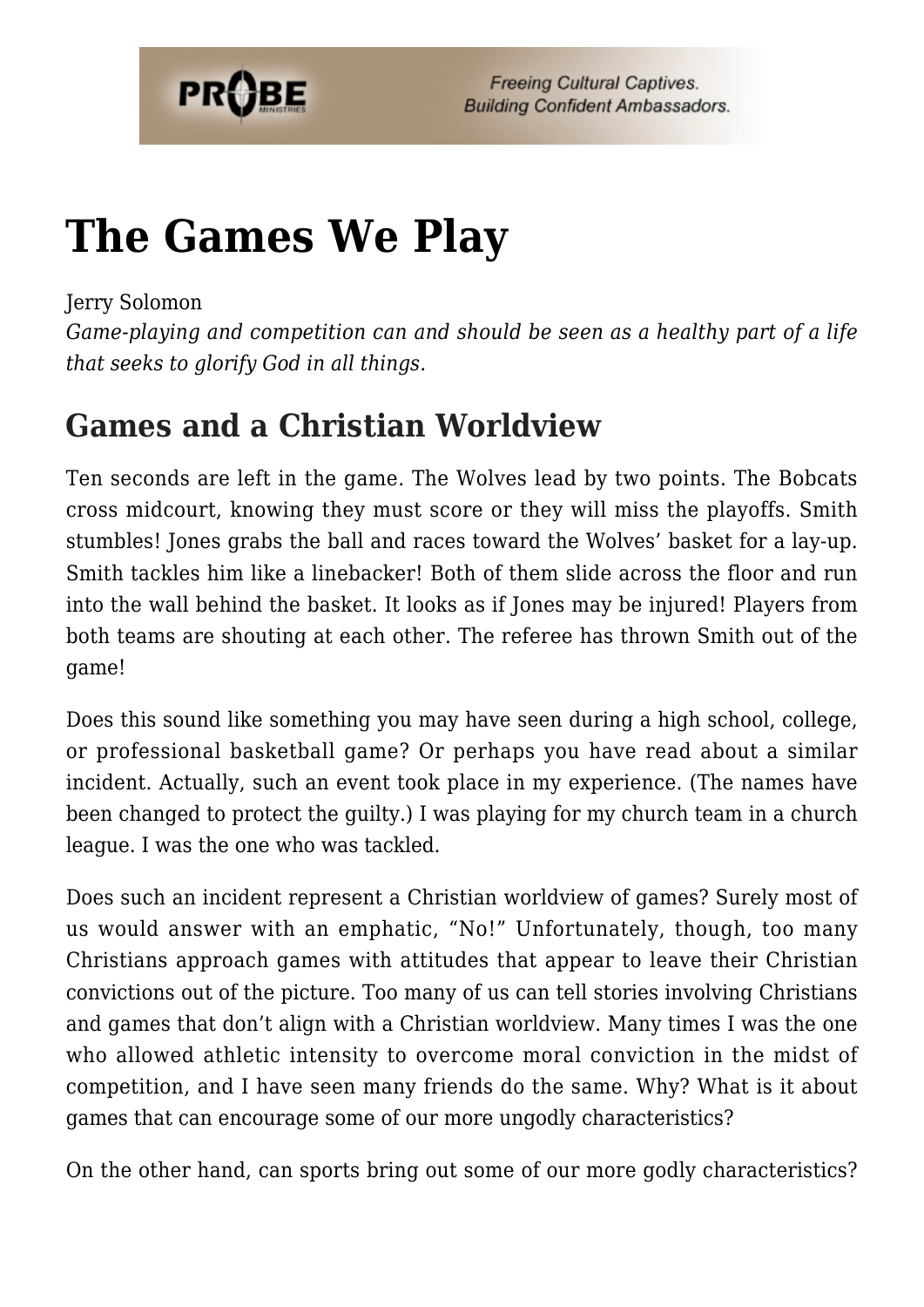

Can God be glorified through games? There have been times in my life when the exhilaration and concentration that can accompany games have included thankfulness to God. He gives me joy when I express my thankfulness to Him as I hit or throw a baseball, catch a football, shoot a basketball, volley a tennis ball, or hit a golf ball.

Arthur Holmes has written that "play is all-pervasive. It does not lie just on the fringes of life, as if games were spare parts we don't really need in the main business of the day."[\(1\)](#page-8-0) If true, such a statement indicates the importance of our subject. It is worthy of our attention. Some even believe play is the defining characteristic of humans. "Nietzsche went so far as to reduce all of life and thought to masks in a play, taking nothing seriously except the will to power–in effect, the will to win– that all of life is a biologically driven power play."[\(2\)](#page-8-1) A Christian, of course, does not agree with this perspective, but the Christian does live in a world that tends to agree with Nietzsche's dictum. The "will to power" definitely is translated into "the will to win" for many. Indeed, the phrase is often elaborated to mean "the will to win at all costs." Vince Lombardi, the coach of the Green Bay Packers during their period of NFL domination, is famous for the statement: "Winning isn't the main thing, it's the only thing." But, can the Christian play, win or lose, and not agree that winning is the only thing? If the answer is, "Yes!," the believer must realize that he has accepted a challenge to be Christ's ambassador even on the field of play.

## **A Brief History of Games**

"That was an Olympian effort!" "Those mountains have an Olympic grandeur." Such expressions indicate some of the ways in which ancient games and their impact are part of our consciousness. Games were part of all ancient cultures. For some, games were more sedentary than for others, but a sense of play permeates man's history. The Greeks, who first held the Olympic Games and others that were similar, organized these events approximately 3,500 years ago. All of them were dedicated to certain gods and were integrated with religious ceremonies.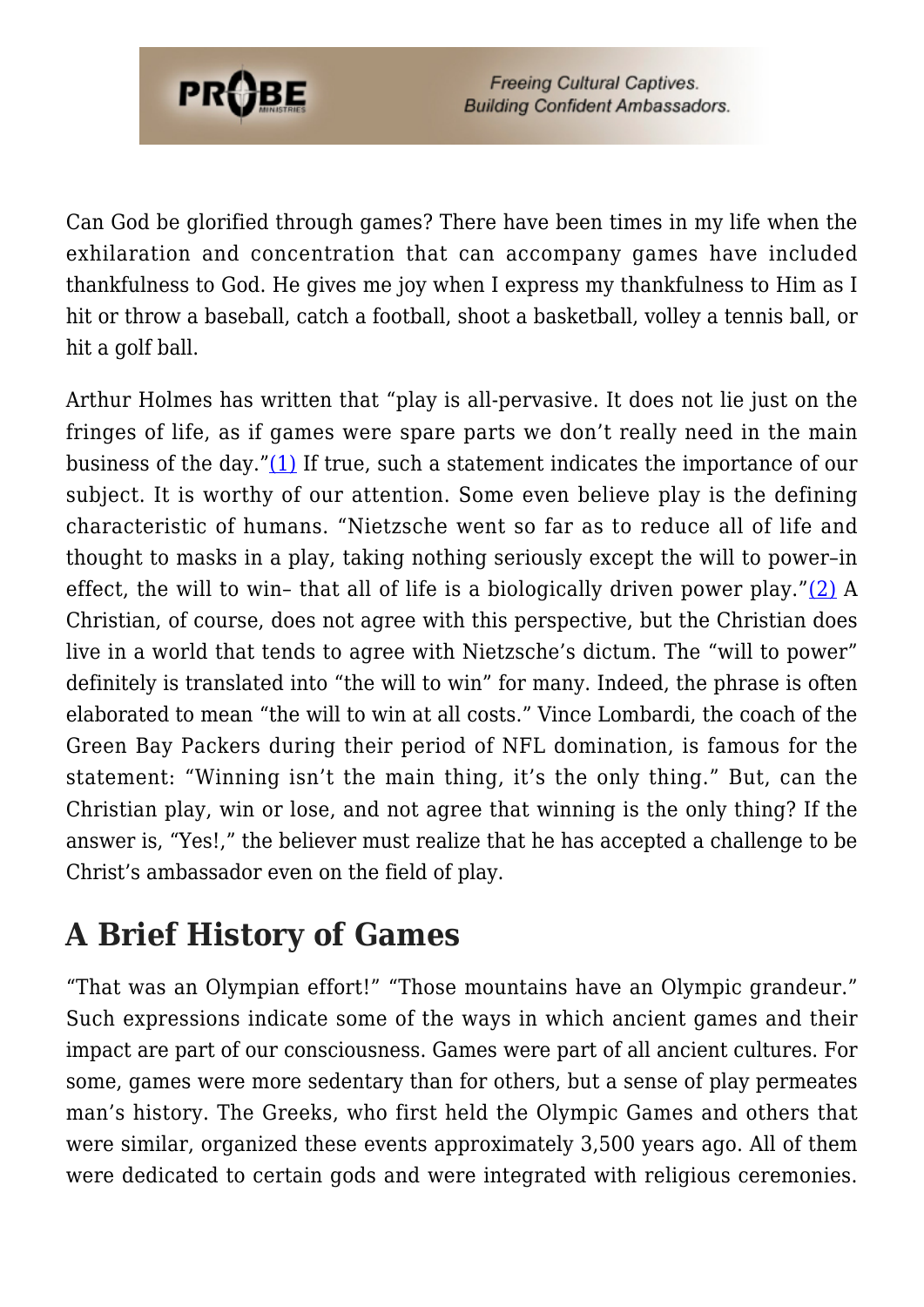

The competitors were originally amateurs whose only reward was a wreath or garland. Eventually, though, the rigorous training that was required led to their professional status. They received adulation in their cities, as well as substantial prizes and monetary rewards. $(3)$  As we will see, the New Testament contains metaphors relating to these games and competitors.

When the Romans became the dominant world power, they rejected the Greek emphasis on athletic skill because of the public nakedness of the competitors[.\(4\)](#page-8-3) Such a response is ironic in light of the brutal games that soon came into vogue in the empire. Gladiatorial combat to the death, fights with beasts, even naval battles were staged in the arenas. The circus Maximus in Rome, where important chariot races were held, probably held up to 250,000 people. "By A.D. 354 the games claimed 175 days out of the year."[\(5\)](#page-8-4) Such popularity is indicative of a significant difference between the Greek and Roman attitudes about games. "The Greeks originally organized their games for the competitors, the Romans for the public. One was primarily competition, the other entertainment."[\(6\)](#page-8-5) The Roman thirst for barbaric spectacle and entertainment ultimately prompted the outrage of early church leaders. They "denounced the games and similar amusements because of idolatry, immodesty, and brutality. It was, in fact, the opposition of Christianity that brought them to an end." $(7)$  Such a response may prove to be appropriate in our time. But for the moment I propose we simply consider what Scripture contains to guide us in an appraisal of the games played by both Christians and non- Christians.

The Old Testament contains few references to games, even though evidence of them can be found in all areas of the ancient Near East. "Simple and natural amusements and exercises, and trials of wit and wisdom, were more to the Hebrew taste." $(8)$  The biblical text does mention children's games, sports such as running, archery, stone-lifting, high leaping, games of chance and skill, storytelling, dancing, the telling of proverbs, and riddles. In addition, wrestling probably was part of Hebrew life.[\(10\)](#page-8-8)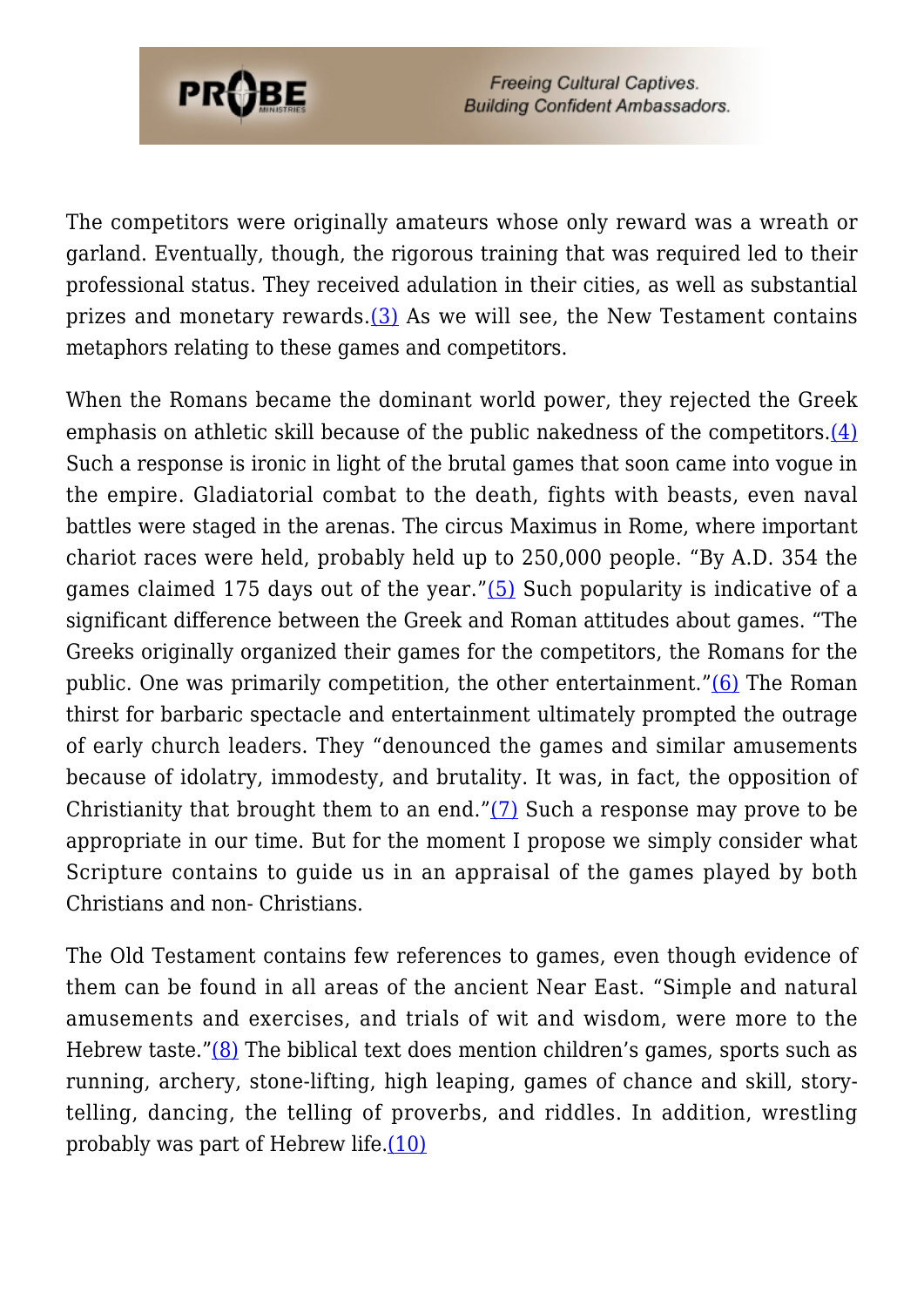

It is of special interest to note the joyous prophetic picture of Zechariah 8:5: "And the streets of the city will be filled with boys and girls playing in its streets" (NASB). "The promise of the kingdom, as Lewis Smedes observes, is of restored playfulness." Evidently play and games have a place in God's plan for His people:

*Scripture begins with life in a garden and ends with a city at play; so play–art and celebration and fun and games, and a playful spirit–is part of our calling, part of the creation mandate. It is not the play of self-indulgence, nor of shed responsibility, but of gladness and celebration in responsible relationship to God."[\(11\)](#page-8-9)*

#### **Games and the New Testament**

Can you picture the Apostle Paul as a sportswriter? Imagine him sitting in a stadium pressbox observing the athletes compete. Then imagine him writing his observations and opinions of what transpired. The next morning you purchase a newspaper and turn to the sports section. There you find an account of the previous day's game under Paul's byline. Does this sound farfetched, out of character, ludicrous? Actually such a scenario is not far removed from Paul's knowledge of the games of his day. In several portions of his letters, one can find metaphors relating to athletic preparation and competition. The same is true for the writer of Hebrews. These New Testament writers evidently were aware of Greek and Roman games and realized they could be used to teach valuable lessons to their readers. Their awareness is evidence that they were enmeshed in the surrounding culture, which was filled with indicators of the importance of games and competition in the ancient world.

These games "were so well known in Palestine and throughout the Roman Empire in the time of Christ and the apostles that they cannot be passed over in silence." $(13)$  Archaeological remains indicate stadiums of various types in many cities including Jerusalem, Jericho, Caesarea, Ephesus, Corinth, Rome, and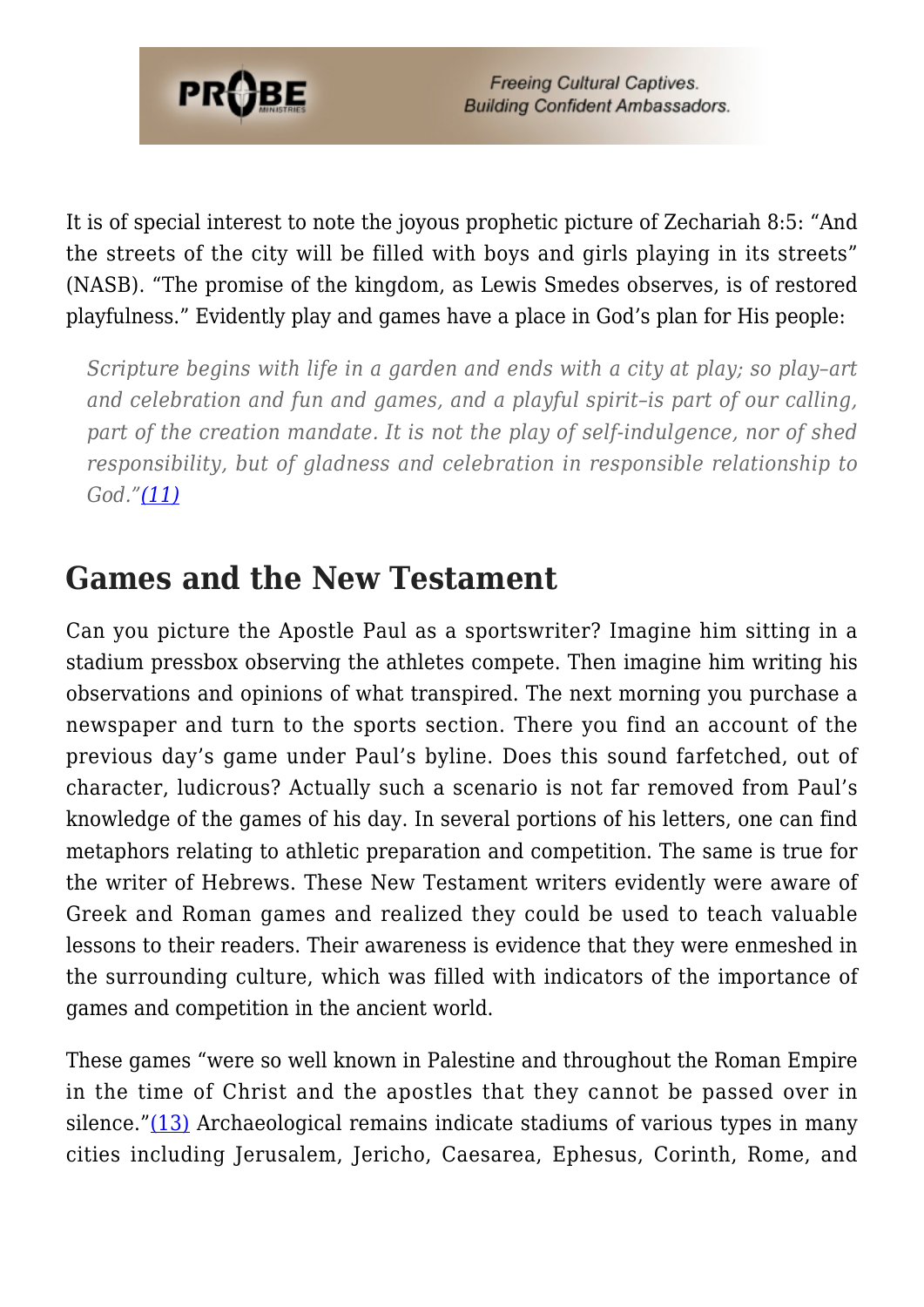

Tarsus, the city of Paul's early life. "The early Christians, therefore, whether of Jewish or gentile origin, were able to understand, and the latter at any rate to appreciate, references either to the games in general, or to details of their celebration."[\(14\)](#page-8-11) A brief survey of particular New Testament passages will provide us with a foundation for an analysis of games in contemporary life.

Some of the most intriguing athletic metaphors in all of Paul's writings are found in 1 Corinthians 9:24-27. He uses Greek terminology and images that stem directly from the athletic contests of his day, especially the triennial Isthmian Games held in Corinth. These terms and images include running a race to win, receiving a prize, competition, discipline in preparation for competition, concentration, abiding by the rules, and even boxing. Variations on these themes can be found in Galatians 2:2 and 5:7; Philippians 2:16 and 3:14; 2 Timothy 2:5 and 4:7. In Hebrews 12:1 the author of Hebrews echoes Paul's metaphors by encouraging Christians to "run with endurance the race that is set before us." In verse 2 he even refers to Jesus as the one who set the pace and has already covered the course.

These passages are worthy of many sermons and extensive commentary. Since that is not possible in this short essay, let's consider a few insights from these biblical metaphors that are most germane to our subject.

First, there is no blanket condemnation of games. The metaphors carry the positive weight of someone who respected athletic endeavors. Second, there is much to learn about the Christian life when we compare it with games. Games can be seen and experienced in ways that correlate with Christian principles such as discipline, concentration, and perseverance. Third, these passages should not be gleaned in an uncritical manner. Surely Paul rejected many aspects of the games, such as the pagan religious emphases. Fourth, the physical body was not rejected as unimportant. Gnosticism, which was a prominent heresy of New Testament times, taught that the body was unimportant or even sinful. In contrast, these verses take the importance of the body for granted. It is God's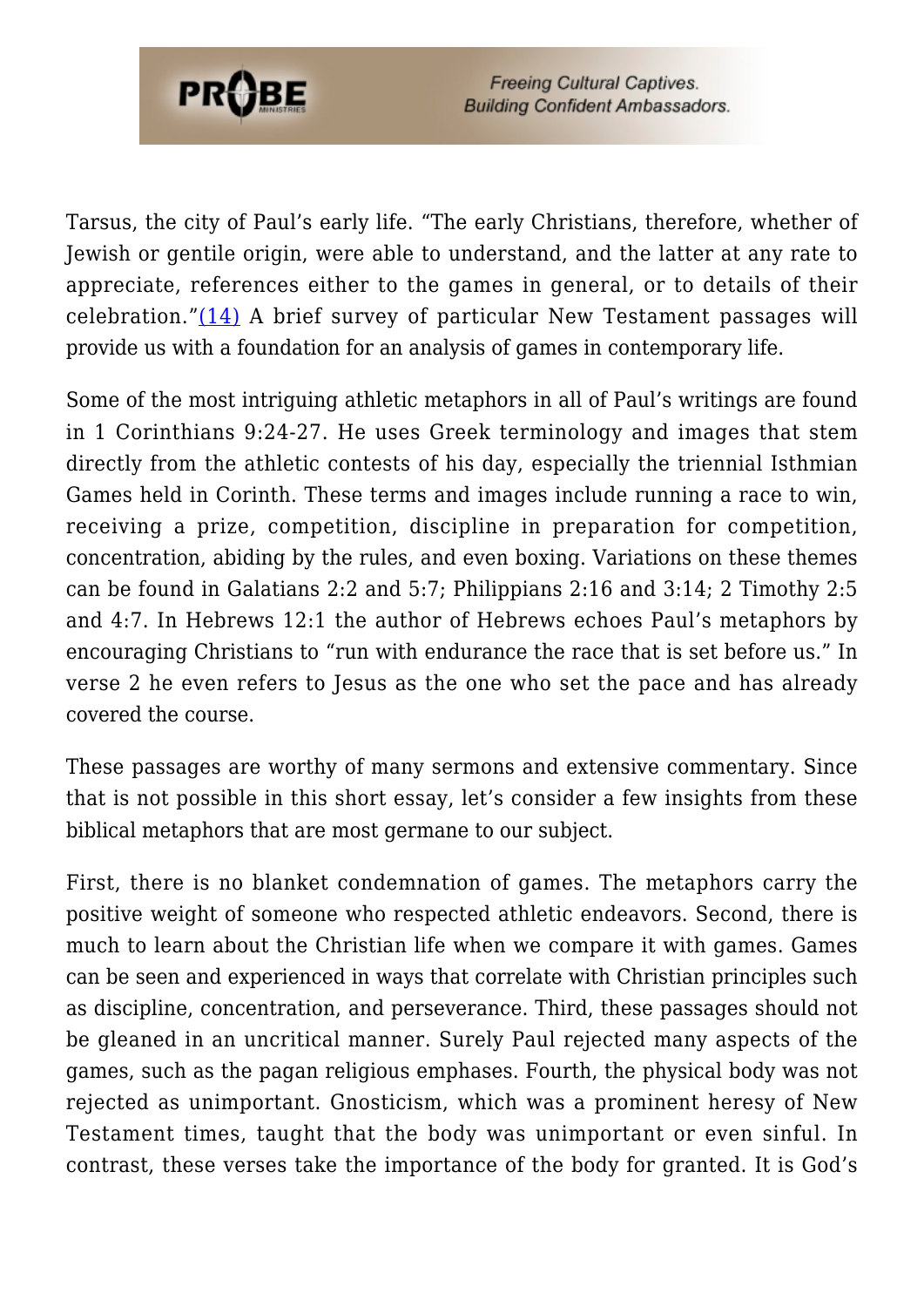

creation.

### **Contemporary Views of Games**

The Super Bowl. The Final Four. College Bowl Games. The Olympics. The NBA Finals. The World Series. Little League Baseball. The Masters. The World Cup. The list of such sports-related titles could fill several pages of this essay because our culture is saturated with games. This infatuation takes a great deal of our time, attention, and money. An objective observer, in my opinion, would conclude that humans are obsessed with games. Current predictions and opinions of this infatuation vary from the skeptical to the optimistic. Alvin Toffler, writing in 1970, predicted that, "Leisure-time pursuits will become an increasingly important basis for differences between people, as the society shifts from a work orientation toward greater involvement in leisure. We shall advance into an era of breathtaking fun specialism."[\(15\)](#page-9-0) Kareem Abdul-Jabbar, the great basketball player of the recent past, stated, "Modern sports is getting to be like professional wrestling; something is going awry." $(16)$  According to Robert Higgs, author of *God in the Stadium*, "Professional sports is getting warped, and they carry a somber message to society in our contemporary times.["\(17\)](#page-9-2) He continued along this theme by suggesting that "the idea of play and fun and enjoyment of the natural gifts of games is being warped by this incredible drive for money."[\(18\)](#page-9-3) In comparing the games with a prize, such as the Super Bowl, Higgs concluded:"The more emphasis you put on the cultural prize, the bigger you make those prizes, the less regard and appreciation of the gift of the game itself, it seems to me." [\(19\)](#page-9-4)

Do any of these opinions concur with your estimation of games? Are you one of the skeptics? If so, that probably is a sign that you have at least begun to ask if games are occupying the proper place in your life, your family's life, and the life of the culture at large. Before we become too cynical, though, let's consider more optimistic analyses.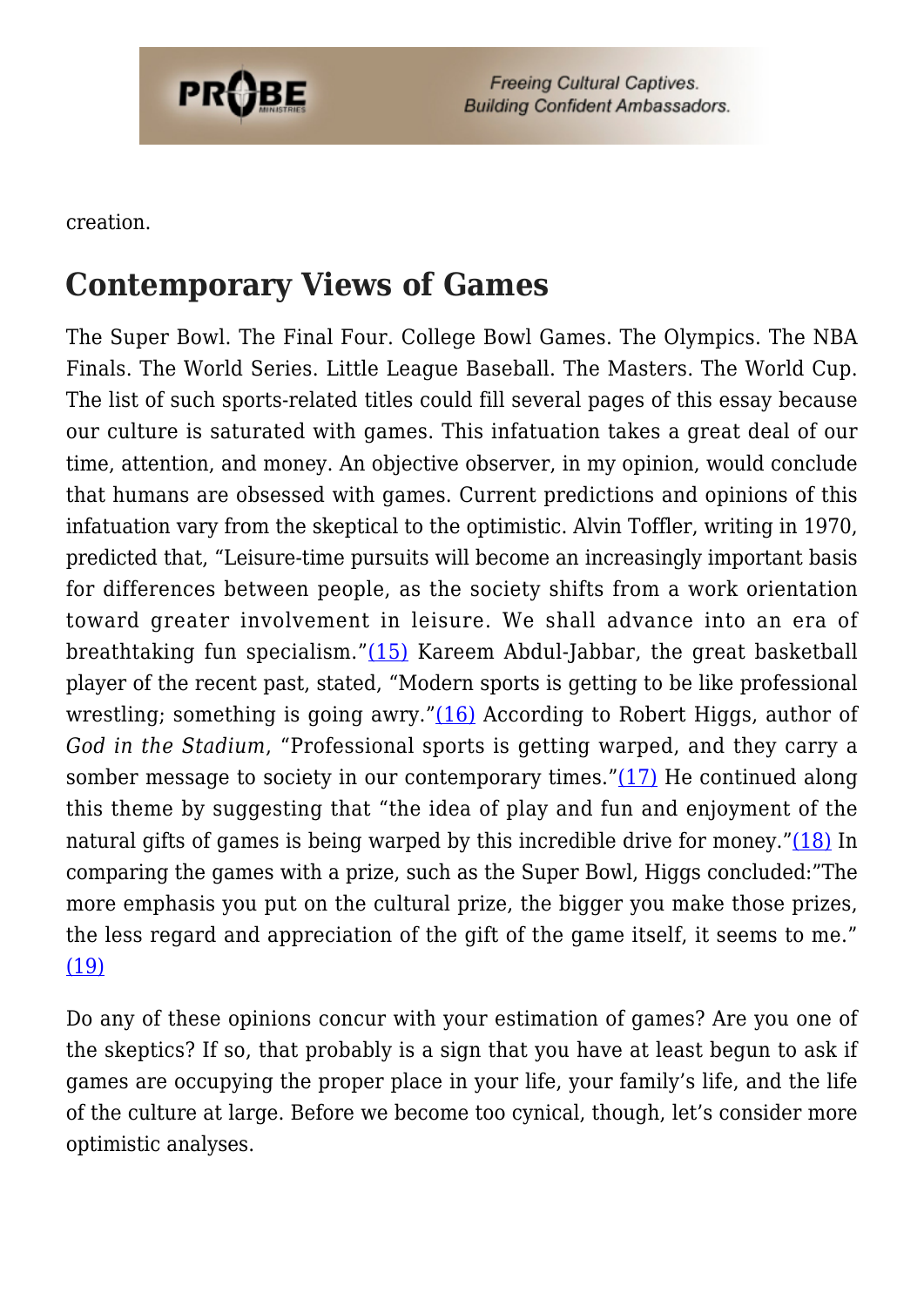

In his book, *The Culture of Narcissism*, Christopher Lasch draws a fascinating parallel between sports and our need for traditions and order. He believes that an intelligent sports spectator is one of the keys to a retention of the positive nature of games. He writes: "One of the virtues of contemporary sports lies in their resistance to the erosion of standards and their capacity to appeal to a knowledgeable audience." $(20)$  Michael Novak, who has written a thoughtprovoking book entitled *The Joy of Sports*, juxtaposes European and American traditions around the place of sports in America's history. He believes that the "streets of America, unlike the streets of Europe, do not involve us in stories and anecdotes rich with a thousand years of human struggle. Sports are our chief civilizing agent. Sports are our most universal art form. Sports tutor us in the basic lived experiences of the humanist tradition."[\(21\)](#page-9-6) Novak continues his praise with a statement that echoes the Apostle Paul: "Play provides the fundamental metaphors and the paradigmatic experiences for understanding the other elements of life."[\(22\)](#page-9-7) Is there a "happy medium" between the skeptical and optimistic views of games? Or should we bring the two views together in order to find a wise perspective? Perhaps a coupling of the two views provides creative positive tension that enables us to better evaluate the place of games in the Christian life.

### **Christians in a Competitive World**

*"I believe that God made me for a purpose. For China. But He also made me fast. And when I run, I feel His pleasure. To give it up would be to hold Him in contempt. . . . To win is to honor Him.["\(23\)](#page-9-8)*

These poignant phrases are from *Chariots of Fire*, one of the truly great films. They were spoken by the actor who portrayed Eric Liddell, a great athlete and a great Christian. He is talking with his sister, who is pleading with him to fulfill his commitment to their mission in China. He was to fulfill that commitment, but first he considered it his duty to run in the 1924 Paris Olympics for the glory of God.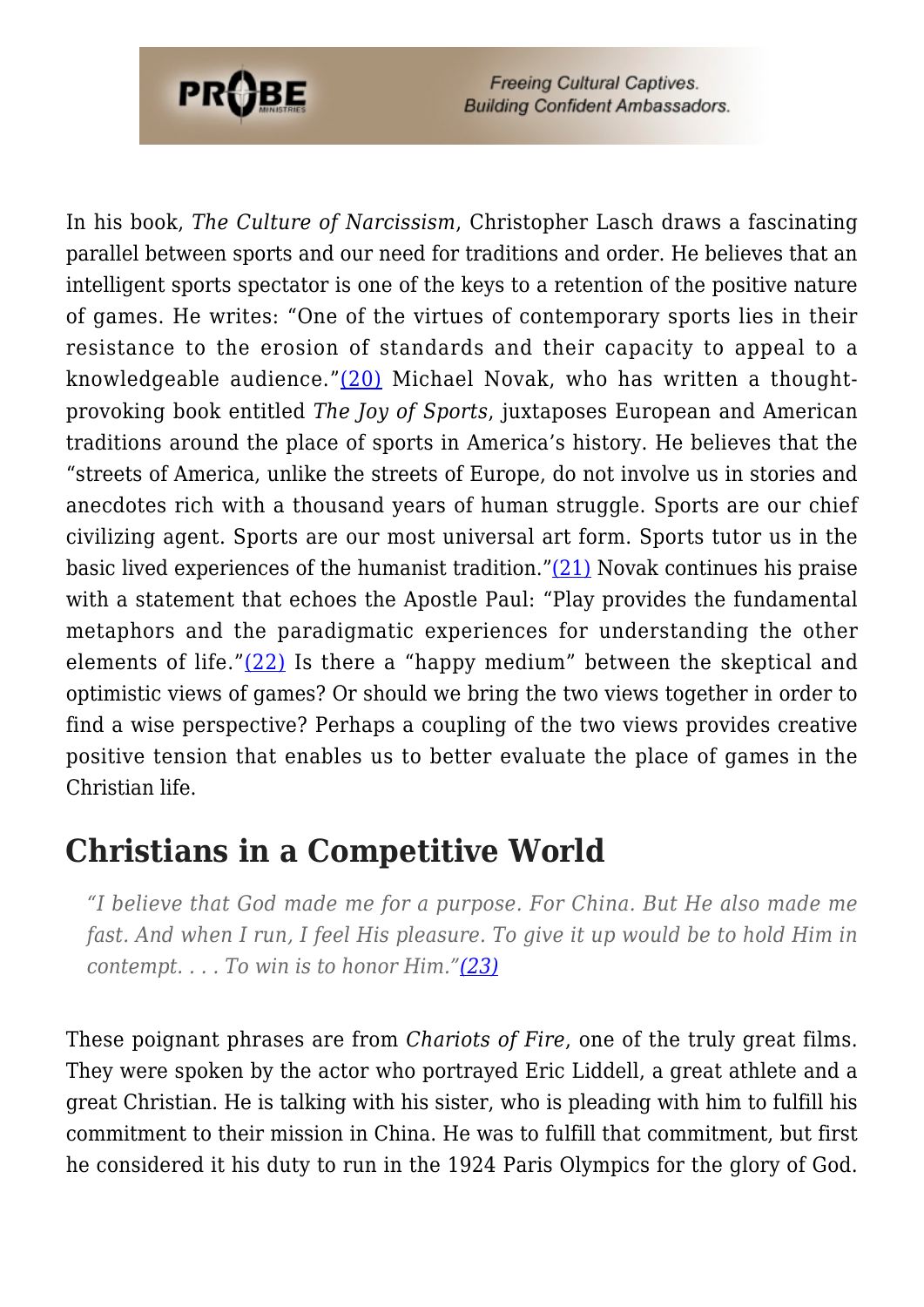

When I first saw the film I wept with joy and gratitude because of the film's portrayal of a man who understood and appreciated God's gift to him. In my estimation the film, and this scene in particular, contains a clear and eloquent statement of a Christian worldview as it applies to games, play, sports, or athletics. With Eric Liddell's words in mind, we will offer principles that can help us establish a foundation for a Christian's involvement in games. First, "play is best seen as an attitude, a state of mind rather than as a distinguishable set of activities." $(24)$  One doesn't have to be involved in play to play; work can include an attitude of play as well.

Second, "play is not the key to being human, but being human is the key to play."[\(25\)](#page-9-10) And being human includes a free spirit that is "celebrative and imaginative because of the possibilities God has for us in this world."[\(26\)](#page-9-11)

Third, play should instill "an attitude that carries over into all of life, finding joyful expression in whatever we do, productive or not."[\(27\)](#page-9-12)

Fourth, play should be seen as an act of worship. "It is the religious meaning of life that gives purpose and meaning to both work and play. A responsible relationship to God includes play."[\(28\)](#page-9-13)

Some of you may be saying, "OK, I can think on these things in solitude or in group discussion, but what about principles that will help me when I'm actually involved in games? How should I play?" Application on the field is a challenge for many of us. Even Albert Camus, the existentialist writer, said that sports provided him with his "only lessons in ethics."[\(29\)](#page-9-14) Thomas Aquinas "expressed three cautions that we would do well to observe nowadays. First, do not take pleasure in indecent or injurious play." Think of a sold-out football stadium of people screaming their approval as an opponent lies immobile on the field. Such a reaction surely does not align with a Christian attitude toward games. "Second, do not lose your mental or emotional balance and self-control." This may be one of the most challenging cautions. When we lose self-control during games, we are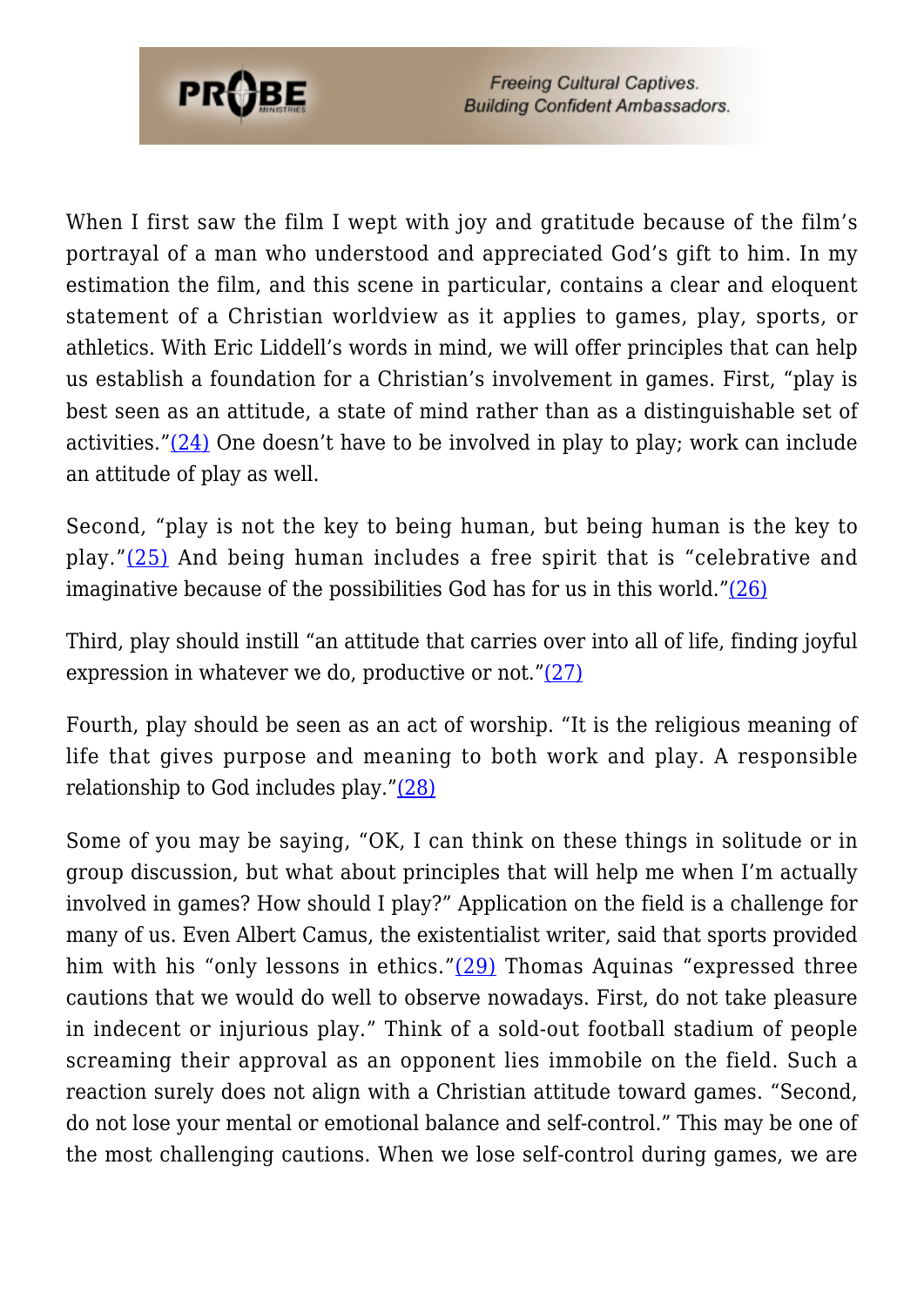

damaging what we say outside of games about our relationship with Christ. "Third, do not play in ways ill-fitting either the hour or the person." $(30)$  When we play and how we honor God in the process speak loudly about the place of games in our lives. So when we hear "Play ball!" or "Let the games begin!" or "Take your mark!," let us remember, whether as participants or spectators, that God can honor our games, but He requires a playful attitude that honors Him.

#### **Notes**

<span id="page-8-0"></span>1. Arthur Holmes, *Contours of a worldview* (Grand Rapids, Mich.: Eerdmans, 1983), 226.

<span id="page-8-1"></span>2. Ibid.

<span id="page-8-2"></span>3. *Encyclopaedia Britannica*, 15th ed., s.v. "Athletic Games and Contests."

<span id="page-8-3"></span>4. Ibid.

<span id="page-8-4"></span>5. *Wycliffe Bible Encyclopaedia*, s.v. "Games."

- <span id="page-8-5"></span>6. *Encyclopaedia Britannica*.
- <span id="page-8-6"></span>7. *Wycliffe Bible Encyclopaedia*.
- <span id="page-8-7"></span>8. *The International Standard Bible Encyclopaedia*, s.v. "Games."

9. Ibid.

- <span id="page-8-8"></span>10. *The New Bible Dictionary*, s.v. "Games."
- <span id="page-8-9"></span>11. Lewis Smedes, quoted in Holmes, *Contours of a worldview*, 230.
- 12. Ibid., 231.
- <span id="page-8-11"></span><span id="page-8-10"></span>13. *The International Standard Bible Encyclopaedia*.